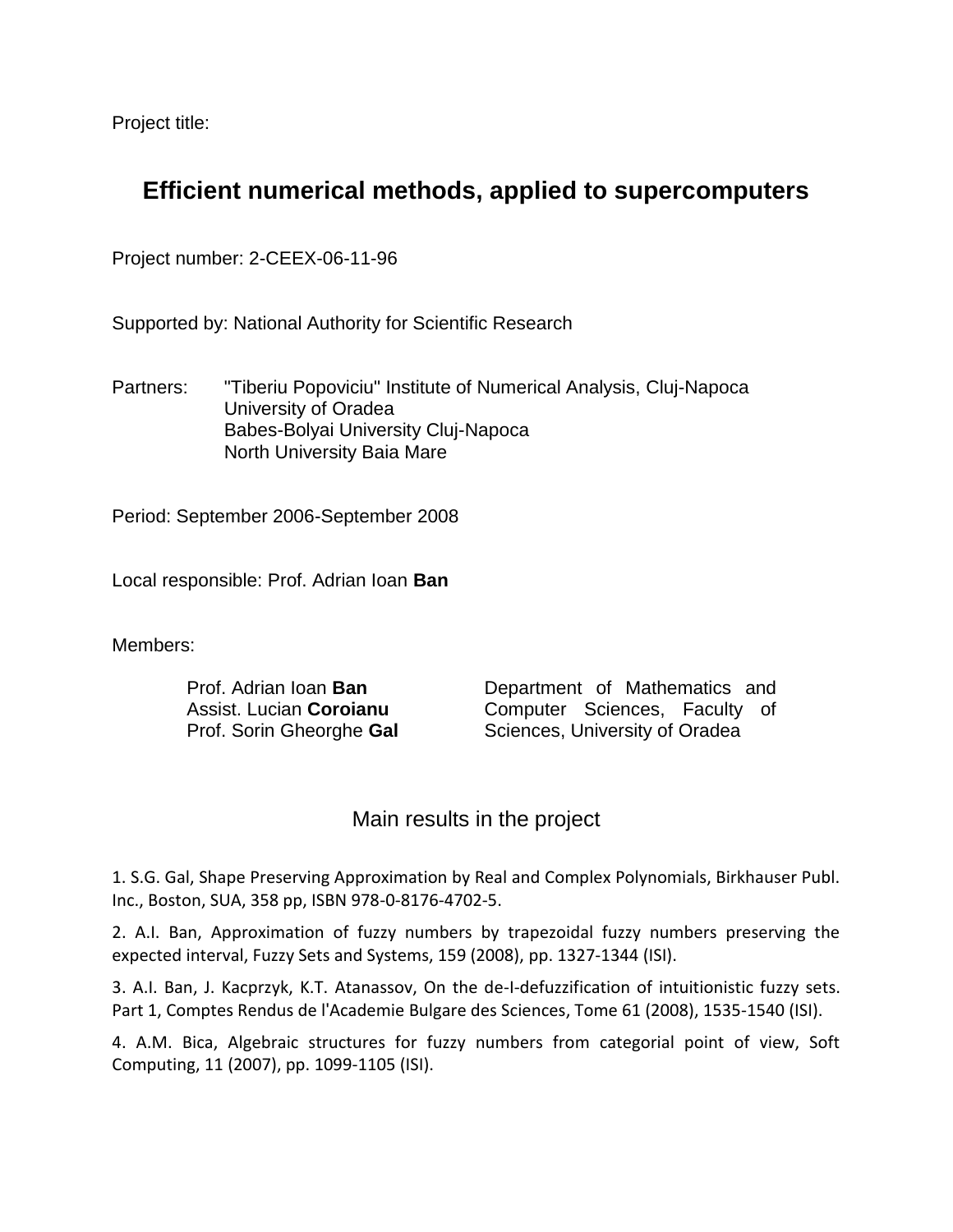5. S.G. Gal, Approximation and geometric properties of some nonlinear complex integral convolution operators, Integral Transformation Special Functions, 19 (2008), pp. 367-375 (ISI).

6. S.G. Gal, Approximation and geometric properties of some complex Bernstein-Stancu in compact disks, Revue D'Analyse Numerique et Theorie de l'Approximation (Cluj), 36 (2007), pp. 67-77 (Mathematical Reviews and Zentralblatt fur Mathematik).

7. S.G. Gal, Approximation and geometric properties of complex Favard-Szasz-Mirakjan operators in compact disks, Computer & Mathematics with Applications, 56 (2008), pp. 1121- 1127 (ISI).

8. A.M. Bica, Smooth dependence by parameter of the solution of a integro-differential equation from biomathematics, International Journal of Nonlinear Operators - Theory and Applications, 2 (2007), pp. 63-74 (ISI).

9. A.M. Bica, Error estimation in the approximation of the solution of nonlinear fuzzy Fredholm integral equations, Information Sciences, 178 (2008), pp. 1279-1292 (ISI).

10. A. Bica, L. Galea, On Picard iterative properties of the Bernstein operators and an application to fuzzy numbers, Communications in Mathematical Analysis, 5 (2008), pp. 8-19 (Mathematical Reviews and Zentralblatt fur Mathematik).

11. S.G. Gal, Voronovskaja's theorem and iterations for complex Bernstein polynomials in compact disks, Mediterranean Journal of Mathematics, 5 (2008), pp. 253-272 (ISI).

12. A.I. Ban, Nearest interval approximation of an intuitionistic fuzzy number, in: Computational Intelligence, Theory and Applications (B. Reusch, Ed.), Springer, 2006, pp. 229-240 (ISI Proceedings).

13. A. Ban, A. Pelea, Fuzzy entropies of the product and division of trapezoidal fuzzy numbers, Analele Universitatii din Oradea, fascicola Matematica, XIV (2007), pp. 155-174 (Mathematical Review and Zentralblatt fur Mathematik).

14. Sorin G. Gal, Bivariate copositive approximation, Journal of Mathematical Analysis and Approximation Theory, 1 (2006), pp. 141-149 (Mathematical Review and Zentralblatt fur Mathematik).

15. A.M. Bica, Trapezoidal inequality for Lipschitzian vector-valued functions and an application, Analele Universitatii din Oradea, fascicola Matematica, XIV (2007), pp. 101-121 (Mathematical Review and Zentralblatt fur Mathematik).

16. Ali Aral si S.G. Gal, q-Generalizations of the Picard and Gauss-Weierstrass singular integrals, Taiwanese Journal of Mathematics, 12 (2008), pp. 2501-2515 (ISI).

17. S.G. Gal, Approximation by complex Bernstein-Stancu polynomials in compact disks, Results in Mathematics, 53 (2009), pp. 245-256 (ISI).

18. S.G. Gal, Generalized Voronovskaja's theorem and approximation by Butzer's linear combinations of complex Bernstein polynomials in compact disks, Results in Mathematics, 53 (2009), pp. 257-268. (ISI).